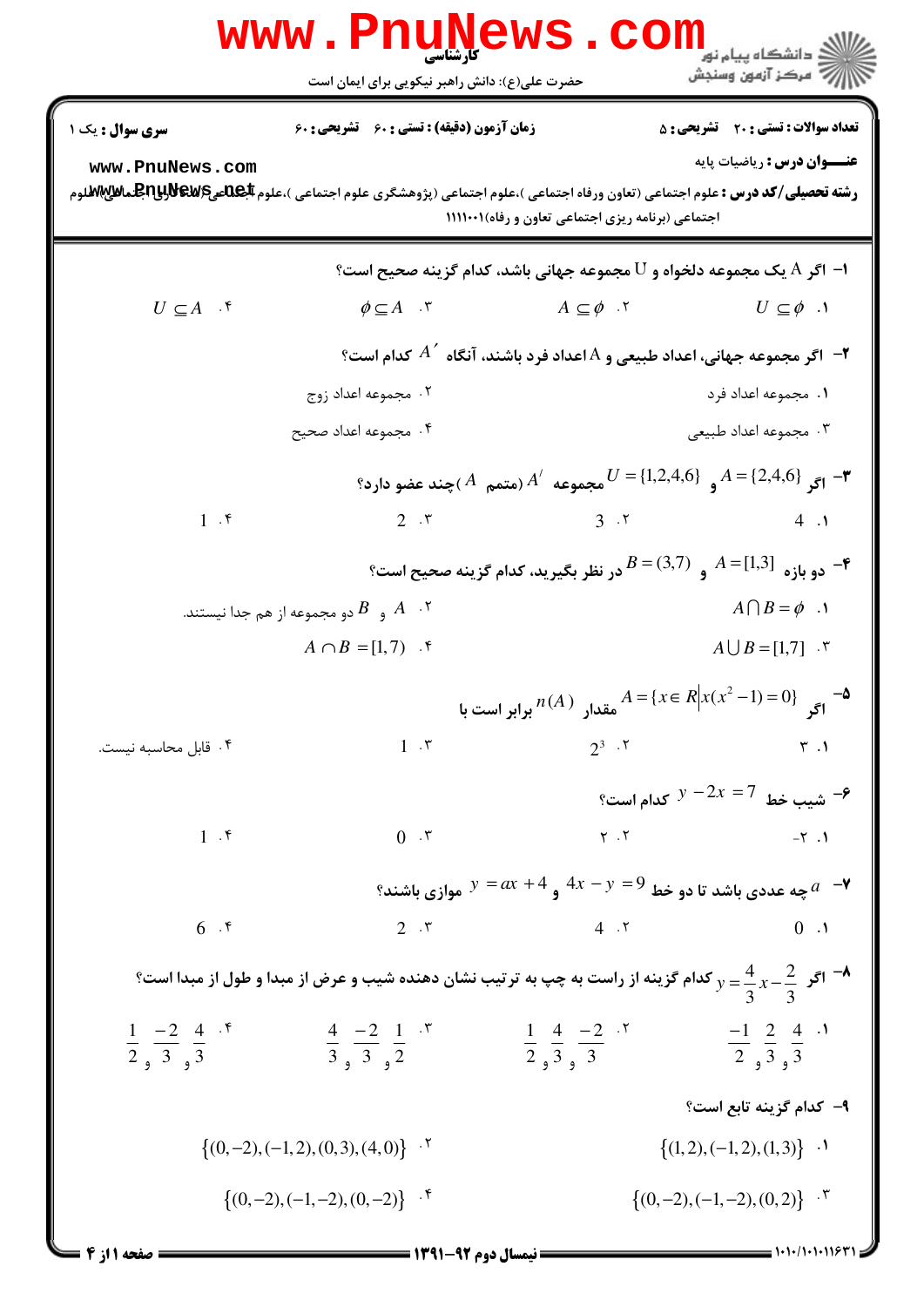Www.PnuNews.com **سری سوال : ۱ ی**ک **تعداد سوالات : تستي : 20 ٪ تشريحي : 5 زمان آزمون (دقیقه) : تستی : 60 تشریحی : 60** عنــوان درس : رياضيات پايه www.PnuNews.com **رشته تحصیلی/کد درس :** علوم اجتماعی (تعاون ورفاه اجتماعی )،علوم اجتماعی (پژوهشگری علوم اجتماعی )،علوم **الجالدی BuylyBewB بالال الله می** اجتماعی (برنامه ریزی اجتماعی تعاون و رفاه)۱۱۱۱۰۰۱  $f(x) = \frac{\sqrt{x}}{x^2 + 1}$ دامنه تابع  $f(x) = \frac{\sqrt{x}}{x^2 + 1}$ کدام است؟  $-1$  $(1, +\infty)$  . Y  $[0, +\infty)$  .  $\mathfrak{k}$  $(0, +\infty)$  .  $\mathbf{r}$  $[1, +\infty)$  . ا ا $\frac{1}{2}$ ا اگر تابع  $\sqrt{x}$   $\sqrt{x}$  تعریف شود، حاصل  $f(36a^6)$  کدام است؟  $6a^4$  .  $\mathfrak{k}$  $36a^{4}$  .  $\sqrt{ }$  $36a^2$  .  $\sqrt{ }$  $6a^3$  ·  $f(x) = \frac{1}{x}$  اگ  $f(x) = \sqrt{x-1}$  و  $g(x) = \sqrt{x-1}$  باشد،مقدار  $f(x) = \frac{1}{x}$  مساویست با  $0 \cdot r$  $2.5$ ٢. تعريف نشده  $1 \cdot \mathcal{N}$  $-11$  $f(x) = \begin{cases} x^2 & \quad x \geq 0 \ 2 & \quad x < 0 \end{cases}$ در مورد تابع  $0 \leq x < 0$ کدامیک درست است؟ ۰۲ در صفر پیوسته اس ٠١. همه جا پيوسته است ۰۴ در صفر پیوسته چپ است ۰۳ در صفر پیوسته راست است  $\lim_{x \to -\infty} \frac{x^3 - x^4}{x + 1}$  -----» برابر است با:  $-\infty$  r  $1.5$  $+\infty$  .  $0 \cdot \tau$  $\lim_{x \to 2} \frac{x^2 - 25}{x - 5}$ حد تابع  $\int_0^{\frac{x^2 - 25}{x - 5}}$ عبارتند از  $\mathbf{r}$ .  $\mathbf{r}$  $Y \cdot f$ ۰۳ وجود ندارد.  $F.1$  $\lim_{x\to 0} \frac{\sin ax}{\sin bx}$  و  $d$  اعداد ثابت) برابر است با $a$  sin  $bx$  $rac{a}{b}$   $\cdot$   $\cdot$  $\infty$   $\uparrow$  $0 \cdot \tau$  $rac{b}{a}$ . -۱۷ مشتق تابع  $y = \sin^2 x$  عبارتست از $y = \sin^2 x$  $-2\cos x$  .  $-2\sin x \cos x$  .  $2\sin x \cos x$  .  $2\sin x$  .

 $= 1.11 / 1.111971$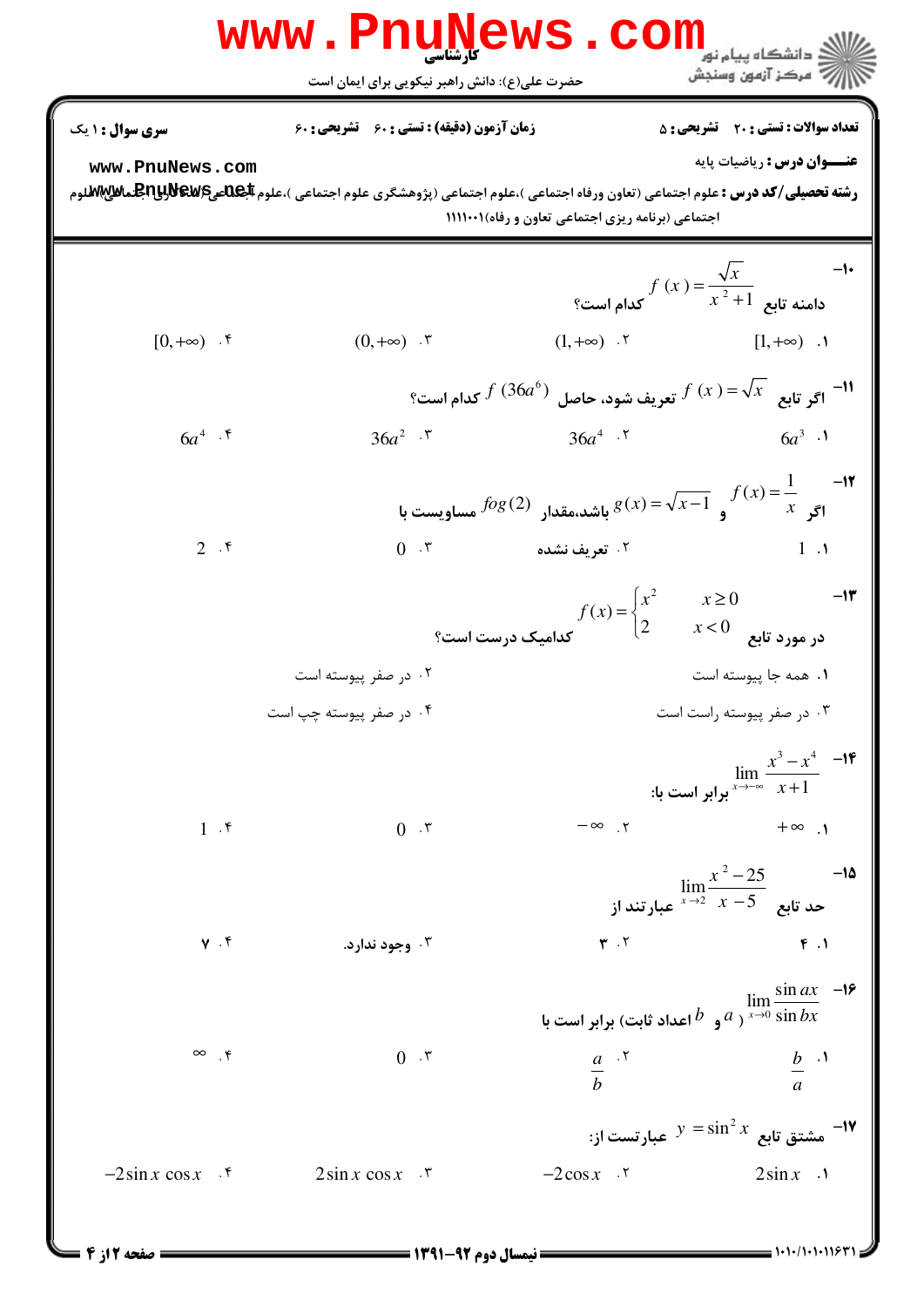|                        |                               | WWW.Pnun                                                                                      | ews                                                                                 | ≦ دانشگاه پیام نو <mark>ر</mark><br>ر آمرڪز آزمون وسنڊش                              |                                    |
|------------------------|-------------------------------|-----------------------------------------------------------------------------------------------|-------------------------------------------------------------------------------------|--------------------------------------------------------------------------------------|------------------------------------|
| <b>سری سوال : ۱ یک</b> |                               | حضرت علی(ع): دانش راهبر نیکویی برای ایمان است<br>زمان آزمون (دقیقه) : تستی : 60 ٪ تشریحی : 60 |                                                                                     | <b>تعداد سوالات : تستی : 20 تشریحی : 5</b>                                           |                                    |
|                        | www.PnuNews.com               |                                                                                               | اجتماعی (برنامه ریزی اجتماعی تعاون و رفاه)١١١١٠٠١                                   |                                                                                      | <b>عنـــوان درس :</b> رياضيات پايه |
|                        |                               |                                                                                               | ا دیفرانسیل تابع $e^x=e^x$ به ازای $x=0$ و $dx=1$ برابر است با: $d x=1$             |                                                                                      |                                    |
|                        | $\frac{1}{2}$ . $\frac{1}{2}$ | $0 \cdot r$                                                                                   | $e$ $, \, \, \cdot$ $\qquad \qquad 1 \, .1$                                         |                                                                                      |                                    |
|                        |                               |                                                                                               |                                                                                     | ا مشتق تابع $\ln x \approx y = \ln x$ به ازای ۲ مساوی است با $\ln$                   |                                    |
|                        | $rac{1}{2}$ . r               | ۰۳ تعریف نشده                                                                                 |                                                                                     | $1.7$ e $1$                                                                          |                                    |
|                        |                               |                                                                                               | $y = \frac{4x^2 - 3x + 2}{x - 1}$ کدام گزینه در مورد تابع $\frac{x-1}{x}$ صحیح است؟ | $-\mathbf{Y}$                                                                        |                                    |
|                        |                               | ٢. یک مجانب قائم و یک مجانب مایل دارد.                                                        |                                                                                     | ٠١. يک مجانب مايل و يک مجانب افق دارد.                                               |                                    |
|                        |                               | ۰۴ مجانب ندارد.                                                                               |                                                                                     | ۰۳ یک مجانب قائم دارد.                                                               |                                    |
|                        |                               | سوالات تشريحى                                                                                 |                                                                                     |                                                                                      |                                    |
| <u> ۱.۴۰ نمره</u>      |                               |                                                                                               |                                                                                     | $B = \{1,4,5\}$ $A = \{1,2,3\}$ $\overline{5}$ $\overline{1}$ $\overline{1}$         |                                    |
|                        |                               |                                                                                               | الف)مجموعه $A\Delta B$ را تشکیل دهید و آن را $^{\,}$ بنامید.                        |                                                                                      |                                    |
|                        |                               | ب)حاصلضرب دکارتی $\mathcal{C}{\times}A$ را محاسبه و تعداد عضوهای آن را مشخص کنید.             |                                                                                     |                                                                                      |                                    |
| <u> ۱.۴۰ نمره</u>      |                               | راس های یک مثلث باشند، مطلوبست مختصات محل برخورد میانه های                                    |                                                                                     | $C(1,-3)$ , $B(-1,1)$ , $A(2,2)$ , $\blacktriangleright$ - $\blacktriangleright$     | مثلث.                              |
| <u>۱.۴۰ نمره</u>       |                               |                                                                                               |                                                                                     | $\lim_{x\to 0^+} \frac{\sqrt{x} - x}{x}$ حد $\frac{\sqrt{x} - x}{x}$ را محاسبه کنید. |                                    |
| <u>۱.۴۰ نمره</u>       |                               |                                                                                               | - هشتق تابع $\ln(x^2 + \sin x) = \ln(x^2 + \sin x)$ را به دست آورید.                |                                                                                      |                                    |
| <u> ۱.۴۰ نمره</u>      |                               |                                                                                               | - برای تابع $f(x) = x^3 + x^2 - 1$ موارد زیر را تعیین کنید: $f(x) = x^3 + x^2 - 1$  |                                                                                      | الف)نقاط بحراني                    |
|                        |                               |                                                                                               |                                                                                     | ب)بازه های صعودی و نزولی                                                             |                                    |
|                        |                               |                                                                                               |                                                                                     | ج)نقاط اكسترمم نسبى                                                                  |                                    |
|                        |                               |                                                                                               |                                                                                     |                                                                                      | د) تقعر و تحدب                     |
|                        |                               |                                                                                               |                                                                                     |                                                                                      | ه)نقطه عطف                         |
|                        |                               |                                                                                               |                                                                                     |                                                                                      |                                    |